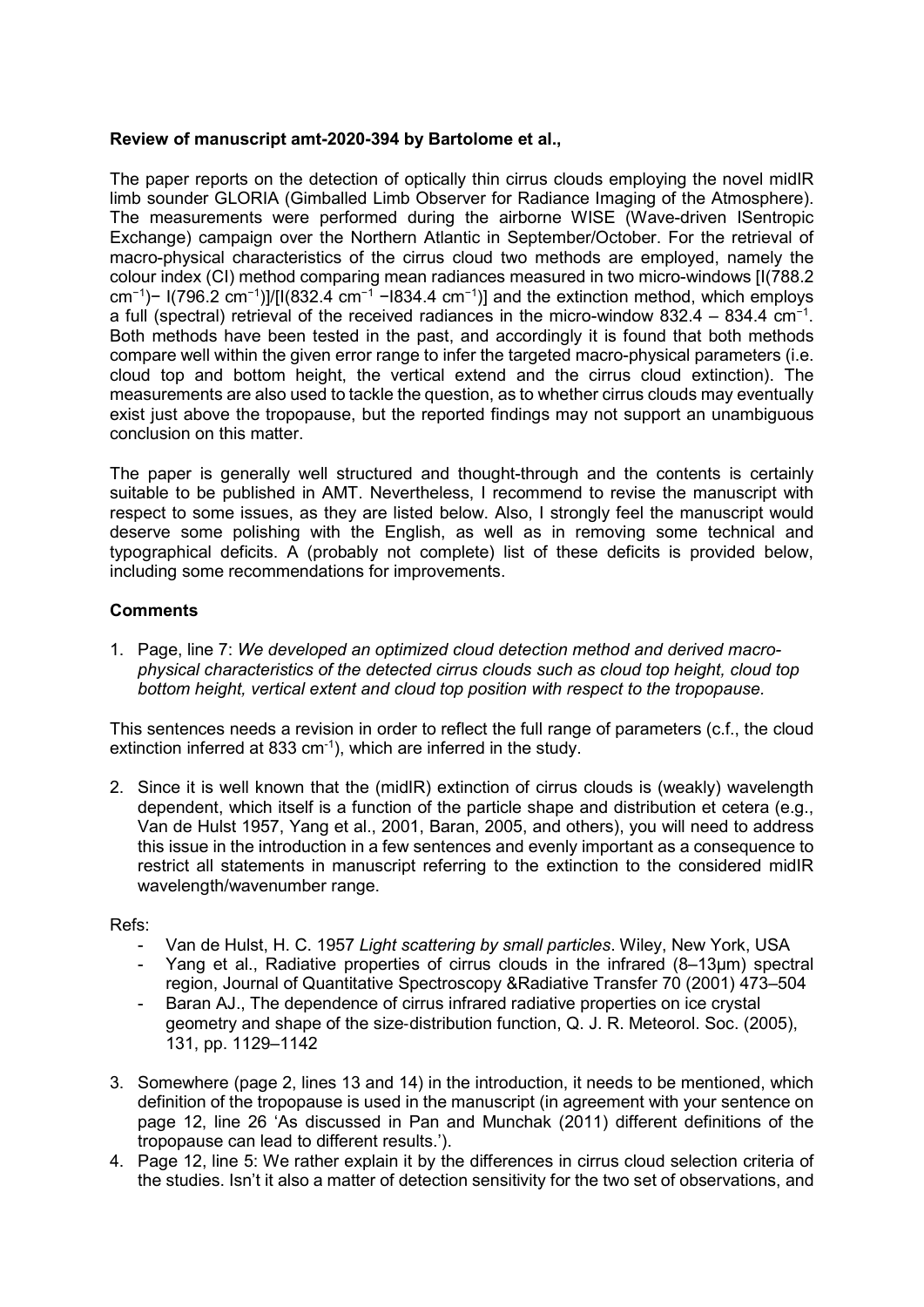if yes, how would the inferred cloud fractions compare for the same detection threshold of the extinctions?

## Technical, grammatical and typographical corrections

Note: Some of the recommendations for corrections as listed below are optional others are mandatory but all of them are meant to improve the readability of the manuscript. The direct citation from the manuscript is given in *italic*.

- 1. Throughout the manuscript, I found the arbitrary change in tenses (c.f. from simple past, to presence and vice versa) rather irritating. Check for internal consistency and the appropriateness for the used tenses.
- 2. Page 1, line 8: What is a 'cloud top bottom height'?
- 3. Page 2, line 30 and elsewhere: I wonder whether the notation of a 'value' is really needed to describe the magnitude of a physical quantity, c.f. This IWC value matches…., instead of …. This IWC matches; in the Figure 3 legend: CI value instead of CI; page 11, line 3: CI-values lower than 1.2 ...  $\rightarrow$  CI lower than 1.2... page 12, line 3: These values...  $\rightarrow$  These fractions ..; page 16, line 24: The corresponding TPmed and TP95 have close values  $\rightarrow$ The altitude for corresponding TPmed and TP95 are close et cetera
- 4. Page 3, line 14. …. of providing information (of what?, c.f. on cirrus clouds) in the observation gap ….
- 5. Page 3, line 19: for measuring (what ?, c.f. microphysical parameters) of optically and vertically thin cirrus…..
- 6. Page 3, line 22: ….. horizontally averaged spectrum…. Mention here the size of the horizontal dimension/footprint over which it is averaged
- 7. Page 3, line 31: Table 1 summarizes the most important technical characteristics  $($   $\rightarrow$ features) of GLORIA
- 8. Page 4, Table 1 ledend: Observer altitude of 15 km and tangent altitude of 10 km. \*Ungermann (2020, in preparation)  $\rightarrow$  (Ungermann et al., 2020, in prep.)
- 9. Page 4, line 1: Provide a reference (Hoffmann, 2006) for the RT model JURASSIC2 here
- 10. Page 5, line 1: define 'ice water content (IWC)' on the first occurrence in the manuscript.
- 11. Page 5, line 3: In addition, we retrieved the potential vorticity (PV) and equivalent latitudes…for consistency put latitude in singular, or potential vorticity into plural.
- 12. Page 7, equation 1: Check for the correct notation
- 13. Page 7, line 18: … as the percentile 95 and -86% (correct?)
- 14. Page 8. line 5: The range of retrievable extinction values for clouds  $\rightarrow$  The range of retrievable clouds extinctions …
- 15. Page 8, line 20: If this gradient has a small variability, that means there are no elements that cause a sudden increase in the extinction. Please reformulated this sentence in order to make better clear what is meant.
- 16. Page 8, line 31: This value is similar  $\ldots \rightarrow$  This detection limit is similar...
- 17. Page 8, line 34: ….. the low number of counts shifts (what counts?)...  $\rightarrow$  the low number of positive cirrus cloud detection ? ………..
- 18. Page 8, line 35: This value, as well as the threshold for lower altitudes, agrees...,  $\rightarrow$  Our threshold for this and lower altitudes, agrees
- 19. Page 9, line 6: and vertical extent.  $\rightarrow$  and their vertical extent
- 20. Page 9: line 9: which the extinction (or CI) has a value equal to or larger than the  $k_{thres} \rightarrow$ which the extinction (or CI) is equal to or larger than the  $k_{thres}$
- 21. Page 10, line 4: ....first point with an extinction (what point? and to what refers first?)  $\rightarrow$ ….first detection in the series of limb observations with an extinction…
- 22. Page 11, line 4: Thin profiles.... What are thin profiles? Profiles of small extinctions? ...
- 23. Page 11, line 6: .....reaches saturation after CI =  $1.2$  ...(after?)  $\rightarrow$  for CI's larger than 1.2.
- 24. Page 11, line 11: …the different spectral slopes..--> the different wavelength dependence…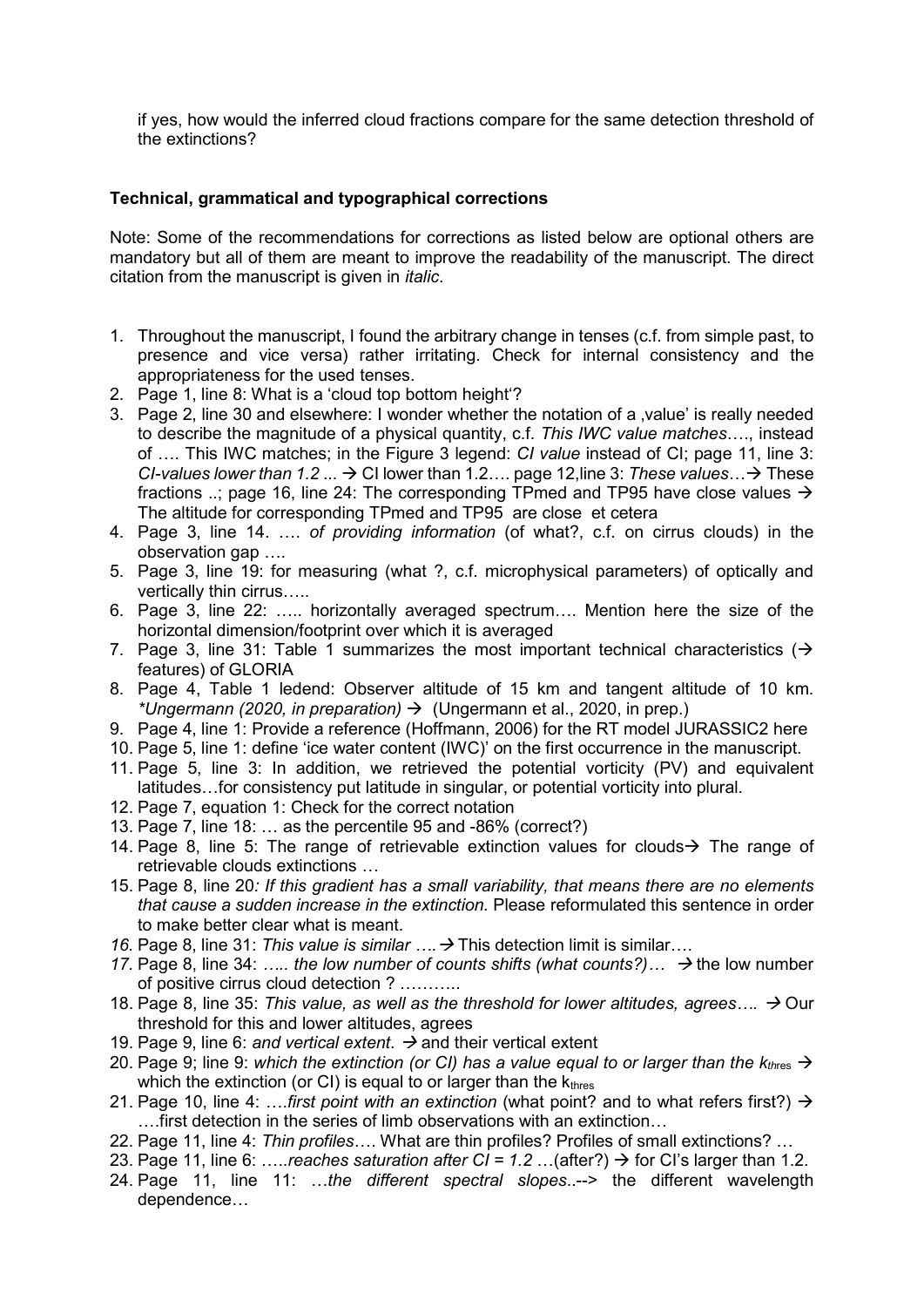- 25. Page 12, line 5: However, 60% is considerably...  $\rightarrow$  However, a fraction of 60% is considerably
- 26. Page 12, line 10: .......8 and 10 km present equivalent latitudes...  $\rightarrow$  ....8 and 10 km as function of equivalent latitudes
- 27. Page 12, line 11: For CTHs between 10km and about 12.5km the air masses have an equivalent latitude typical of mid-latitudes, whereas the highest CTHs, above about 12.5km are almost subtropical.--> CTHs between 10km and about 12.5km often occur at equivalent latitude typical for mid-latitudes, whereas the CTHs above about 12.5 km, are (were) related to subtropical latitudes.
- 28. Page 12, line 13: The main difference between both methods is the slightly higher  $(1 2)$ pixels) CTHs of the CI method.  $\rightarrow$  The main difference between both methods is the slightly higher (1 – 2 pixels)  $\rightarrow$  CTHs inferred from the CI are slightly higher (1 – 2 pixels) than for the extinction method.
- 29. Page 12, line 14: Considering all observed profiles about 39% are optically thick using the extinction and 41% the CI method.  $\rightarrow$  From all considered profiles, 39% can be characterized as optically thick (provide a number here) using the extinction method and 41% the CI method.
- 30. Page 12., line 14: The maximum extinction detected for thin clouds in which a CBH was possible to determine is  $4 \times 10$ -2 km−1.  $\rightarrow$  For optically thin clouds, the maximum extinction at CBH was 4×10-2 km−1.
- 31. Page 12, line 20: ...the vertical extent distribution  $\rightarrow$  the frequency distribution of the vertical extent
- 32. Page 12, line 22: ... computed  $\therefore \rightarrow \dots$  found...
- 33. Page 12, line 27: … the first thermal tropopause altitude was computed from ERA5 data .. 'first' with respect to what?
- 34. Page 12, line 28: …. sampling air masses that can be heterogeneous. Consequently, the tropopause is usually not constant ..--> hence the sampled air masses can (could) be heterogeneous in the horizontal. Further, the tropopause height is (was) not constant.
- 35. Page 12, line 29: ..... were applied...  $\rightarrow$  were used
- 36. Page 12, line 33: ... the air mass at 16:18 UTC is homogeneous...  $\rightarrow$  the air mass at 16:18 UTC was homogeneous (see my comment 1 above).
- 37. Legend 7: PDFs of equivalent latitude (Eqlat) normalized for each altitude bin for (a) CTH detected with the extinction, (b) CTH detected with the CI and (c) CTH from ERA5. The altitude of the tangent points (TgPt) is the y axis  $\rightarrow$  PDFs of CTH as function of equivalent latitude (Eqlat) normalized for each altitude bin from (a) the extinction, (b) from the CI, and (c) from ERA5. The y axis shows the altitude of the tangent points (TgPt).
- 38. Page 13, line 1: ... there are heterogeneous...  $\rightarrow$  there were heterogeneous
- 39. Page 13, line 2: …. since the CTH is above or below the tropopause depending on the chosen tropopause altitude.  $\rightarrow$  since as to whether the CTH is located above or below the tropopause depends on the chosen tropopause altitude.  $\rightarrow$
- 40. Page 13, line 11: ... both percentages decrease but still detect CBHs above the TP...  $\rightarrow$ both occurrences decrease but still CBHs above the TP are detected.
- 41. Page 13, line 12: The presence of complete layers above the tropopause is inconclusive, as these CTHs and CBHs are in general just one altitude bin apart and the CBH is only one or two altitude bins above the tropopause, which is within the uncertainties of the CBH.  $\rightarrow$  The presence of complete layers above the tropopause is inconclusive, since for the cases CTHs and CBHs only separated by one altitude bin and the CBH is only one or two altitude bins above the tropopause, which is within the uncertainties of the CBH.
- 42. Page 14, line 5: Spang et al. (2015) analysed CRISTA data (Spang et al., 2015) and concluded with a frequency of occurrence of 5% of all observations and Zou et al. (2020) obtained 2% for CALIPSO data and  $4 - 5%$  for MIPAS data.  $\rightarrow$  Spang et al. (2015) analysed CRISTA data for cirrus clouds and concluded to a 5% their frequency of occurrence and Zou et al. (2020) inferred their occurrence to 2% for CALIPSO data and 4 – 5% for MIPAS data.
- 43. Page 14, line 7: .... above the tropopause derived from ERA-Interim.--> above the ERA-Interim thermal tropopause.